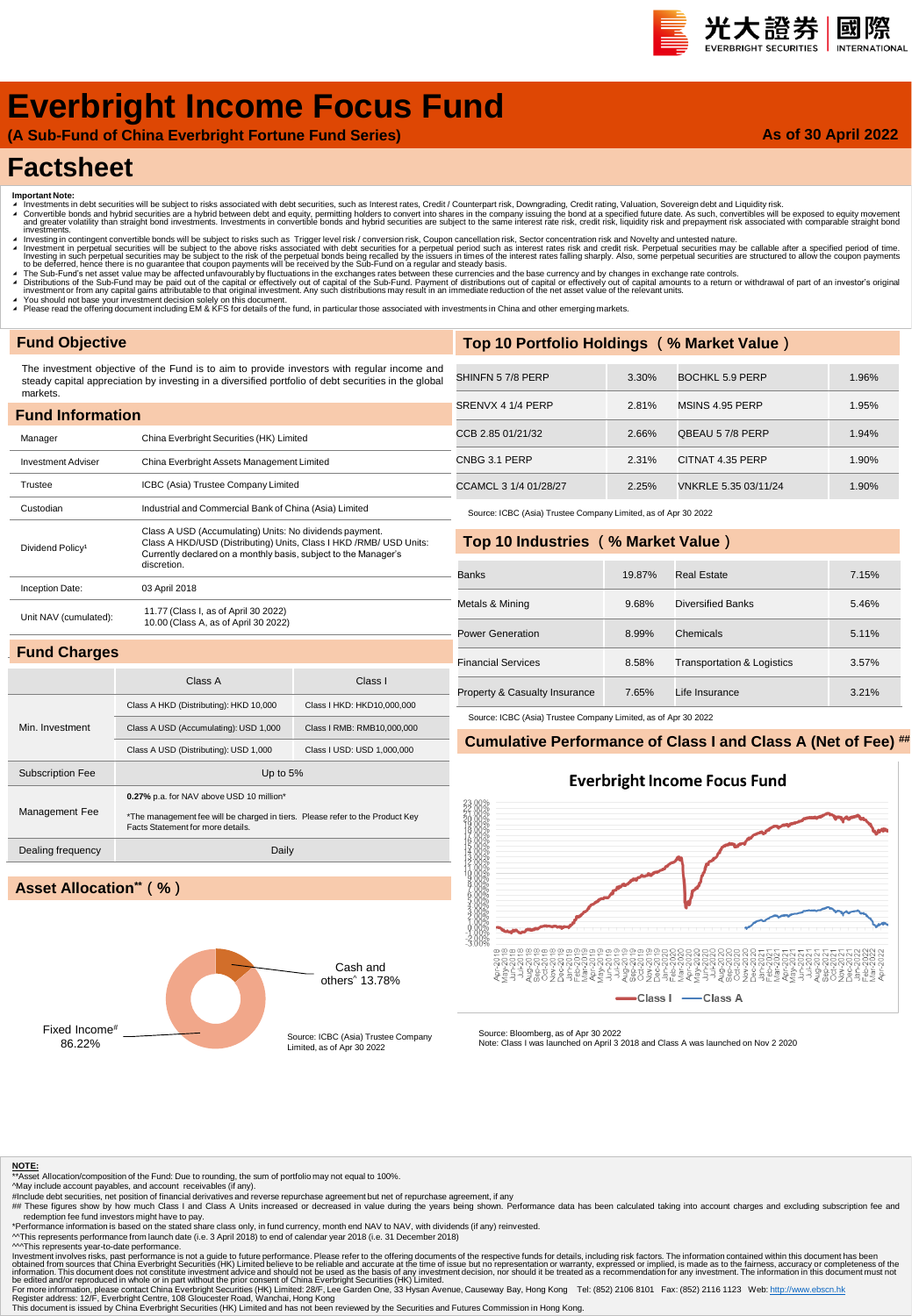# **Everbright Income Focus Fund**

**(A Sub-Fund of China Everbright Fortune Fund Series)**

# **Factsheet**

- 
- Important Note:<br>▲ Investments in debt securities will be subject to risks associated with debt securities, such as Interest rates, Credit / Counterpart risk, Downgrading, Credit rating, Valuation, Sovereign debt and Equid πνestinems.<br>Πανεsting in contingent convertible bonds will be subject to risks such as Trigger level risk / conversion risk, Coupon cancellation risk, Sector concentration risk and Novelty and untested nature.
- Investment in perpetual securities will be subject to the above risks associated with debt securities for a perpetual period such as interest rates risk and credit risk. Perpetual securities may be callable after a specifi
- A The Sub-Fund's net asset value may be affected unfavourably by fluctuations in the exchanges rates between these currencies and the base currency and by changes in exchange rate controls.<br>A Distributions of the Sub-Fund
- 
- ∡ You should not base your investment decision solely on this document.<br>▲ Please read the offering document including EM & KFS for details of the fund, in particular those associated with investments in China and other em

## **Country of distribution ( by investment amount)**



Greater China Korea Japan ■ United Kingdom Switzerland **Indonesia Thailand** ■ Malavsia **Philippines** Australia

> India **United States Singapore**

| Sharpe Ratio (Class I / Class A)                   | 1.33/0.02 |
|----------------------------------------------------|-----------|
| <b>Yield to Maturity</b>                           | 4.7       |
| Yield to Worst                                     | 4.15      |
| Modified OA Duration                               | 0.83      |
| Portfolio Composite Rating (Fitch / S&P / Moody's) | $A-A-A3$  |
|                                                    |           |

Source: Bloomberg, as of Apr 30 2022

**Other Indicators**

# **Monthly Return**

| Class | Jan      | Feb                                     | Mar      | Apr       | May                 | Jun      | Jul    | Aua      | <b>Sep</b>                  | Oct       | <b>Nov</b> | <b>Dec</b> | Annual return $YTD(\%)^{m}$ |           |
|-------|----------|-----------------------------------------|----------|-----------|---------------------|----------|--------|----------|-----------------------------|-----------|------------|------------|-----------------------------|-----------|
| 2018  |          |                                         |          | $-0.53\%$ | -0.37% -0.05% 0.61% |          |        | $0.10\%$ | 0.49%                       | $-0.13\%$ | 0.03%      | $-0.03\%$  | $0.12\%$ M                  |           |
| 2019  | .55%     | $1.11\%$                                | $1.34\%$ | 0.96%     | 0.38%               | $1.31\%$ | 0.99%  |          | 0.65% 0.48%                 | 0.58%     | $0.33\%$   | 0.51%      | 10.68%                      |           |
| 2020  | $1.10\%$ | 0.36%                                   | -6.92%   | 2.52%     | 2.63%               | 2.09%    | 1.61%  |          | $1.11\%$ $-0.34\%$ $0.40\%$ |           | $1.18\%$   | 0.70%      | 6.12%                       |           |
| 2021  | $0.38\%$ | 0.61%                                   | $0.11\%$ | $0.27\%$  | 0.33%               | $0.52\%$ | -0.03% | $0.50\%$ | $0.00\%$                    | $-0.33\%$ | $-0.27\%$  | $0.41\%$   | 2.53%                       |           |
| 2022  |          | $-0.56\%$ $-1.14\%$ $-0.53\%$ $-0.10\%$ |          |           |                     |          |        |          |                             |           |            |            |                             | $-2.30\%$ |

| Class A | Jan | Feb                                     | Mar | Apr | May | Jun | Jul | Aug | Sep | Oct | <b>Nov</b>                                                                                                  | Dec Annual return YTD(%) <sup>***</sup> |           |
|---------|-----|-----------------------------------------|-----|-----|-----|-----|-----|-----|-----|-----|-------------------------------------------------------------------------------------------------------------|-----------------------------------------|-----------|
| 2020    |     |                                         |     |     |     |     |     |     |     |     | $0.52\%$ 0.84%                                                                                              | 1.37%                                   |           |
| 2021    |     |                                         |     |     |     |     |     |     |     |     | $0.30\%$ $0.53\%$ $0.03\%$ $0.19\%$ $0.25\%$ $0.46\%$ $0.09\%$ $0.43\%$ $0.06\%$ $0.38\%$ $0.33\%$ $0.35\%$ | 1.67%                                   |           |
| 2022    |     | $-0.62\%$ $-1.20\%$ $-0.59\%$ $-0.15\%$ |     |     |     |     |     |     |     |     |                                                                                                             |                                         | $-2.53\%$ |

#### **NOTE:**

\*\*Asset Allocation/composition of the Fund: Due to rounding, the sum of portfolio may not equal to 100%.

^May include account payables, and account receivables (if any).<br>#Include debt securities, net position of financial derivatives and reverse repurchase agreement but net of repurchase agreement, if any<br>## These figures sho

redemption fee fund investors might have to pay.<br>"Performance information is based on the stated share class only, in fund currency, month end NAV to NAV, with dividends (if any) reinvested.<br>^^This represents performance f

Investment involves risks, past performance is not a guide to future performance. Please refer to the offering documents of the expective substanced from sources that China Everbright Securities (HK) Limited believe to be

Disclaimer:<br>This document is prepared by Everbright Securities International and/or its affiliates. It is on basis of the information provided by the recipient and publicly available reports, news, or data. It is not compi

The purpose of this document is not to provide the basis, recommendation, or suggestion for the recipient to make investment decisions. This document divident his metally advisories for any incrument and the metally includ

Any opinion mentioned in this document are exclusively general opinions. The opinions may be different or inconsistent with the research and and/or its affiliates. or its busines mentioned in this document are served by it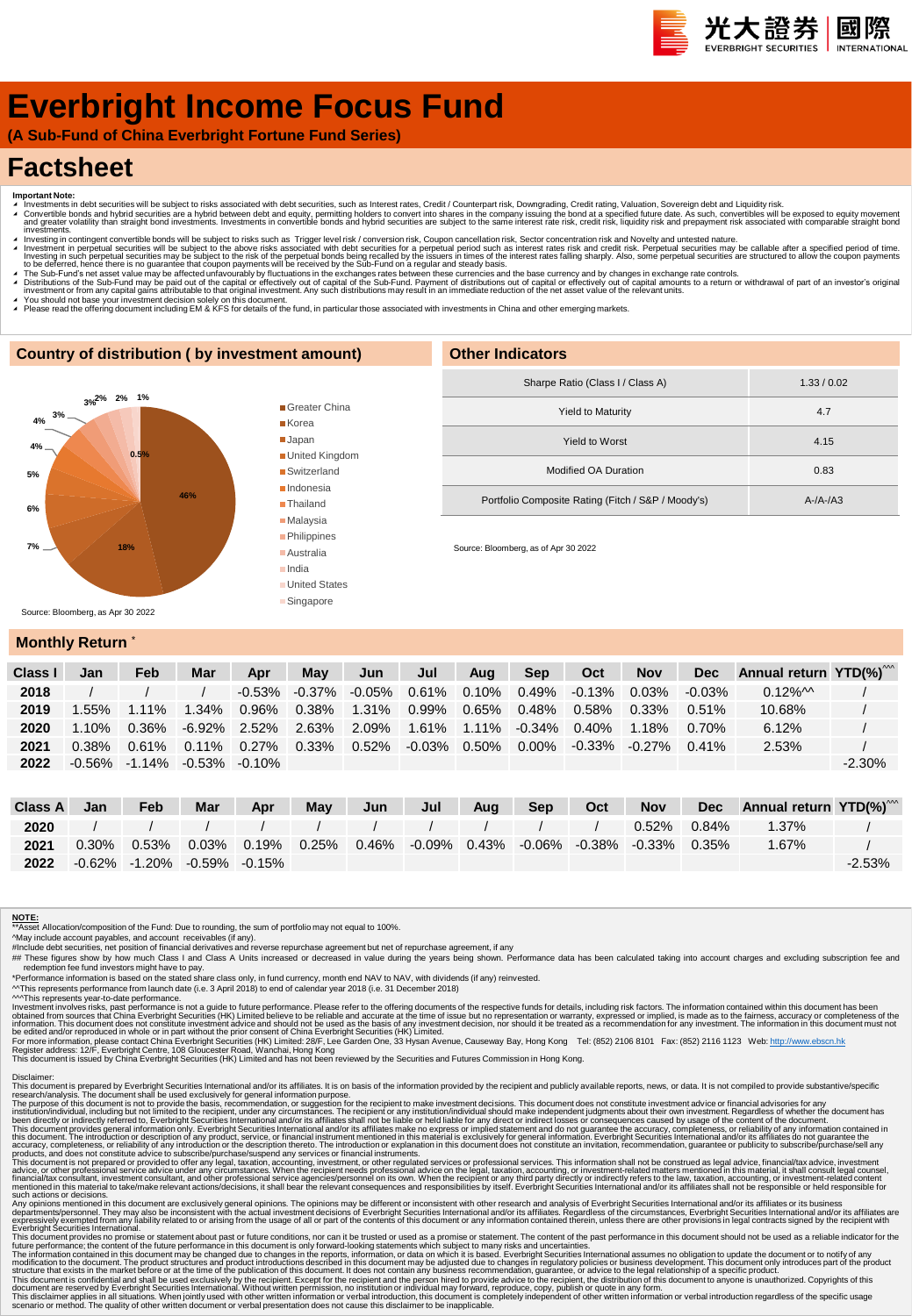

**截止至2022年4月30日**

# **光大焦點收益基金**

基金經理: 中國光大證券(香港)有限公司 基金投資顧問: 中國光大資產管理有限公司 受托人: 工銀亞洲信託有限公司 托管行: 中國工商銀行(亞洲)有限公司

成立日期: 2018年4月3日

單位淨值: 11.77 (I類, 2022年4月30日)

**(中國光大富尊基金系列的子基金)**

# **基金概要**

**重要提示:**

**基金目標**

**基金資料**

- 
- 4 可轉證券投資將承受與情務證券相關的風險,例如利率、信貸次易對手風險、降線、信貸評級、評估、主權債務和流動性風險。<br>4 可轉換債務業投資將承受與情務額證外相關的風險,例如利率、信貸次易對手風險、降風、有限部級行情勞的公司的股份,因此,與直接債券投資相比,可轉換債券將面臨股本波動和更大的波動性 可轉換<br>4 債券和混合證券的投資要承受與直接債券投資相關的相同利率風險、行業集中風險和頂待付款風險 •<br>1 積分和混合證券的投資要承受要項資
- 
- 
- 
- 
- **-** 13員有不應電低隊本大備成出及員公と:<br>◢ 有關該基金的詳細資料 · 請閱讀發行文件(包括基金說明書和產品資料概要) · 包括有關中國及其他新興市場風險 ·

A頼美元(累積)單位:不支付股息。<br>A類港元/美元(分發)單位:I類港幣/人民幣/美元單位:目前在每月的基礎<br>上宣布・由基金經理全權決定。

子基金的投資目標旨在透過投資於由環球市場的債務證券組成的分散投資組合,以為投資者提 供定期收入及穩定資本增值。

# **十大持倉(市值佔比%)**

| SHINFN 57/8 PERP      | 3.30% | BOCHKL 5.9 PERP      | 1.96% |
|-----------------------|-------|----------------------|-------|
| SRENVX 4 1/4 PERP     | 2.81% | MSINS 4.95 PERP      | 1.95% |
| CCB 2.85 01/21/32     | 2.66% | OBEAU 57/8 PERP      | 1.94% |
| CNBG 3.1 PERP         | 2.31% | CITNAT 4.35 PERP     | 1.90% |
| CCAMCL 3 1/4 01/28/27 | 2.25% | VNKRLE 5.35 03/11/24 | 1.90% |

來源: 工銀亞洲信託有限公司 (2022年4月30日)

### **十大行業 (市值佔比%)**

| 銀行     | 19.87% | 不動產   | 7.15% |
|--------|--------|-------|-------|
| 金屬與礦業  | 9.68%  | 多元化銀行 | 5.46% |
| 三發     | 8.99%  | 化學    | 5.11% |
| 金融服務   | 8.58%  | 運輸及物流 | 3.57% |
| 產物及意外險 | 7.65%  | 人壽保險  | 3.21% |

### **基金費用**

派息政策1:

|         | A 類                                                  | 類                                                                |  |  |  |  |  |  |  |
|---------|------------------------------------------------------|------------------------------------------------------------------|--|--|--|--|--|--|--|
| 最低首次認購額 | 港元(分派) : 10,000港元<br>美元 (累積/分派): 1,000美元             | 港元 : HKD 10,000,000<br>人民幣: RMB 10.000.000<br>美元 : USD 1.000.000 |  |  |  |  |  |  |  |
| 初始認購費   | 最多為5%                                                |                                                                  |  |  |  |  |  |  |  |
| 管理費(每年) | 1,000萬美元以上<br>$: 0.27\%$ *<br>*管理費為分級收取。詳情請參照產品資料概要。 |                                                                  |  |  |  |  |  |  |  |
| 交易頻率    | 每個營業日                                                |                                                                  |  |  |  |  |  |  |  |
|         |                                                      |                                                                  |  |  |  |  |  |  |  |
|         | 資產分配**(%)                                            |                                                                  |  |  |  |  |  |  |  |

10.00 (A類, 2022年4月30日)

# 來源: 工銀亞洲信託有限公司 (2022年4月30日)

## **I 類及A類累積表現 (扣除費用後) ##**



來源: 彭博 (2022年4月30日)<br>注:I類基金份額於2018年4月3日設立 · A類基金份額於2020年11月2日設立

| 00.2270 |
|---------|
|         |

固定收益# 86.22%

託有限公司 (2022年4月30日)

<mark>提示:</mark><br>\*\*資產分配/組合:由於四捨五入・投資組合的總和可能不等於100%。<br>^可能包括應付帳款和應收帳款(如果有)。

#包括債券、金融衍生品的淨頭寸與逆回購協議,但扣除正回購協議(如果有)<br>## 這些數字顯示了I 類及A類基金份額在所示年份的價值增減情況 • 業績資料的計算已考慮基金費用 · 但不包括基金投資者可能需要支付的認購費和贖回費 •

\*基金表現僅基於指定的單位類別。計算基礎: 每月末資產淨值對資產淨值(以基金貨幣計算)。所得股息(如果有)會進行再投資和計算在內。

^^這表示從發布日期(即2018年4月3日)到2018日年末(即2018年12月31日)的表現

^^這表示年至今表現。<br>投資涉及風險,過去的表現並不代表未來的表現。有關風險因素的詳情,請參閱各基金的發行文件。本文檔中包含的信息均來自中國光大證券(香港)有限公司認為在發行時是可靠和準確的信息,但未就其公平性,準<br>確中或信件做出任何明示或暗示的陳述或保證。本文檔不構成投資建議,不應用作任何投資決策的基礎,也不應被視為任何投資的建議。未經中國光大證券(香港)有限公司事先同意,不得全部或部分編輯和/或複製<br>本文檔中的信息。

本文檔中的信息 •<br>如要查詢更多資料 · 請聯絡 中國光大證券(香港)有限公司:香港銅鑼灣希慎道33號利園一期28樓 熱線: (852) 2106 8101 傳真: (852) 2116 1123 網址: <u>http://www.ebscn.hk</u>

現金及其他^ 13.78%

註冊地址:香港灣仔告士打道108號光大中心12樓<br>本文件由中國光大證券(香港)有限公司發行‧未經香港證券及期貨事務監察委員會審查。